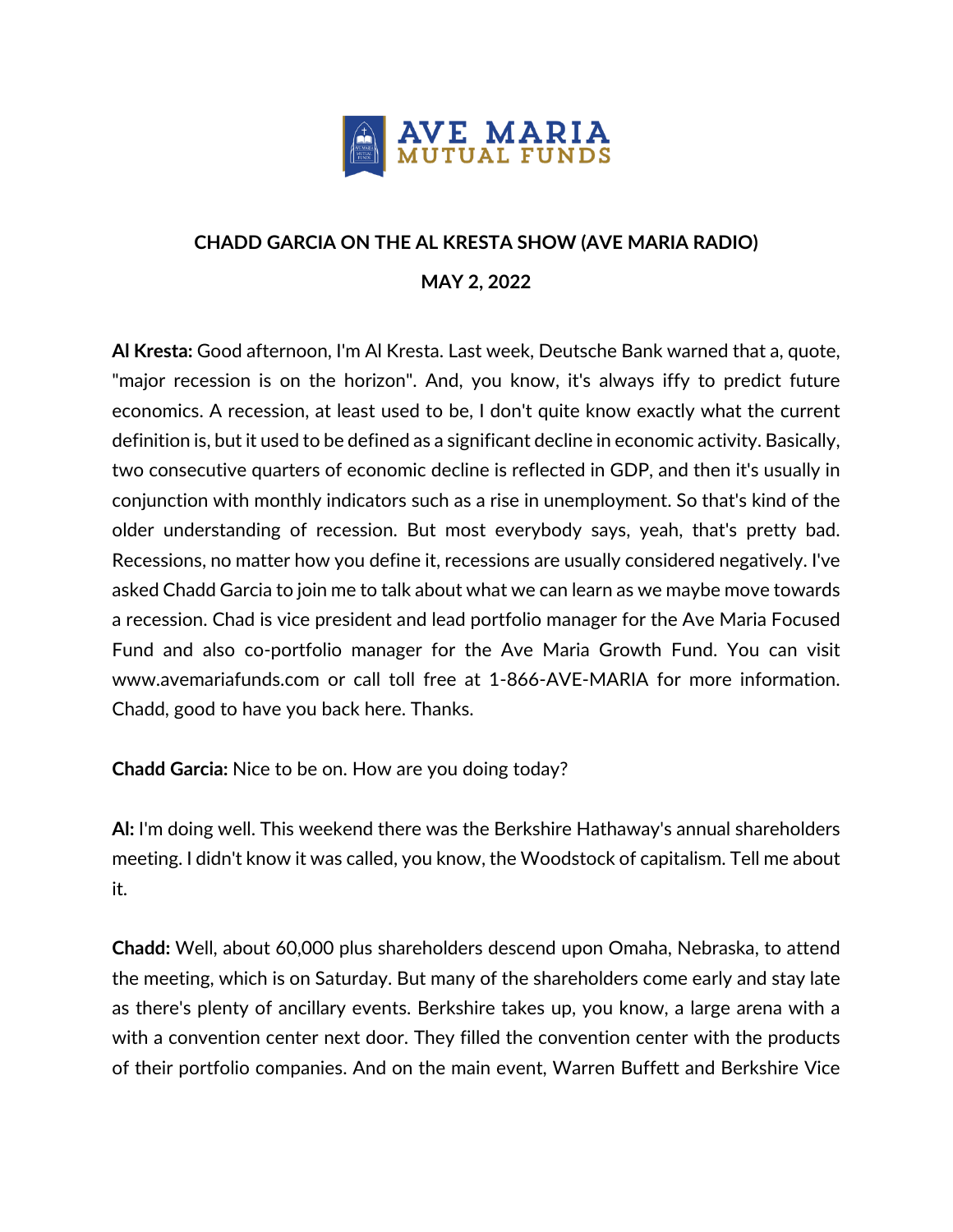Chairman Charlie Munger, answer shareholder questions from about nine in the morning until four in the afternoon.

**Al:** Wow.

**Chadd:** Short lunch break.

**Al:** Good for them. That's tough work.

**Chadd:** 91. And 98, they did pretty well.

**Al:** I just admire that. This prediction by Deutsche Bank is, that's something to be concerned about.

**Chadd:** Well, sometimes I hear those types of traditions, those types of predictions that I say, Lord, give me the confidence of a macroeconomist, because they're always very certain about what's going to happen. And then I cancel that because, you know, sometimes it's good to learn from your mistakes. And so, I don't put too much stock in that. But, you know, clearly, we have high amount of inflation and some of the inflation is caused by the reopening of the economies. Some of the inflation is caused by stress supply chains know due to the coronavirus epidemic. Some of the inflation is caused by China still shutting down parts of their economy to deal with the coronavirus. And then there's, you know, probably a good amount of the inflation is caused by all of the monetary and fiscal stimulus that was put into the world economies to prevent a global depression, as a result of the pandemic. And so, it's natural that we're going to have some inflation. And the central banks, including our Federal Reserve, are raising interest rates to lower the liquidity that's in the financial system. And then that would cause a lower demand for goods.

**Al:** Okay.

**Chadd:** And so, when you have a lower demand for goods, you know, certainly the economy is going to contract a bit. Whether or not that leads us into a recession or not is, we'll find out.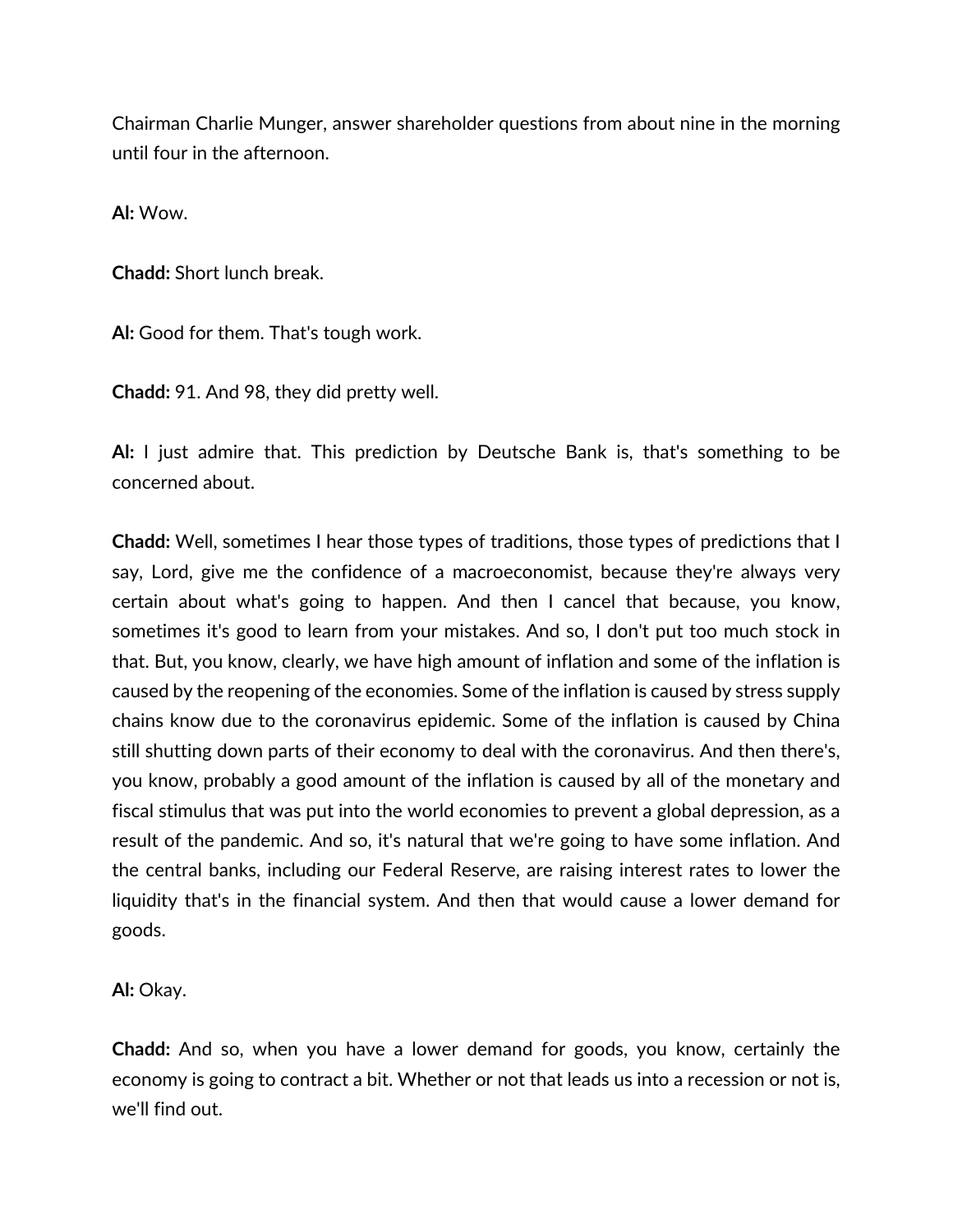**Al:** Well, I mean, predicting the future is very, you know, very frustrating. But what are some main bits of wisdom for investment that might take away from this Berkshire Hathaway annual shareholders meeting?

**Chadd:** Well, Warren warned against trying to time the market, and he said that he never once made an investment based on what he thinks the economy, or the market is going to do.

**Al:** Interesting. Okay.

**Chadd:** He says that they'd rather focus on buying something that's more valuable than what they paid for it. And so, you know, in doing so, you're going to you know, you have to have some view of the future. But he's focused on buying companies that are going to do well regardless of what the overall macro environment is doing and paying a reasonable price for it. And, you know, if you look at his actions and not just what he said, the annual meeting corresponded with the reporting of their first quarter earnings and during the first quarter, Berkshire purchased around \$50 billion in securities, and they sold about \$10 billion in stocks. And that is the biggest net purchase from Berkshire since 2008. He laid it out by week. And it happened in the latter part of February and in March as the market was coming down.

**Al:** Yeah, it sounds to me that if you're going to invest, then in companies you want to invest in companies, then that you actually understand something about, right? You know, something about the business.

**Chadd:** Right. He often talks about not speculating or viewing stocks as owning a piece of paper but owning a percent of a whole business. And so, if you're going to do that, buy something that you understand. Don't invest in companies where you're just following the herd or, you know, because it's hot or the recent prices as well. Make sure your investment thesis is not, you know, sell it to a greater fool. You know, make sure that you're buying a sound company.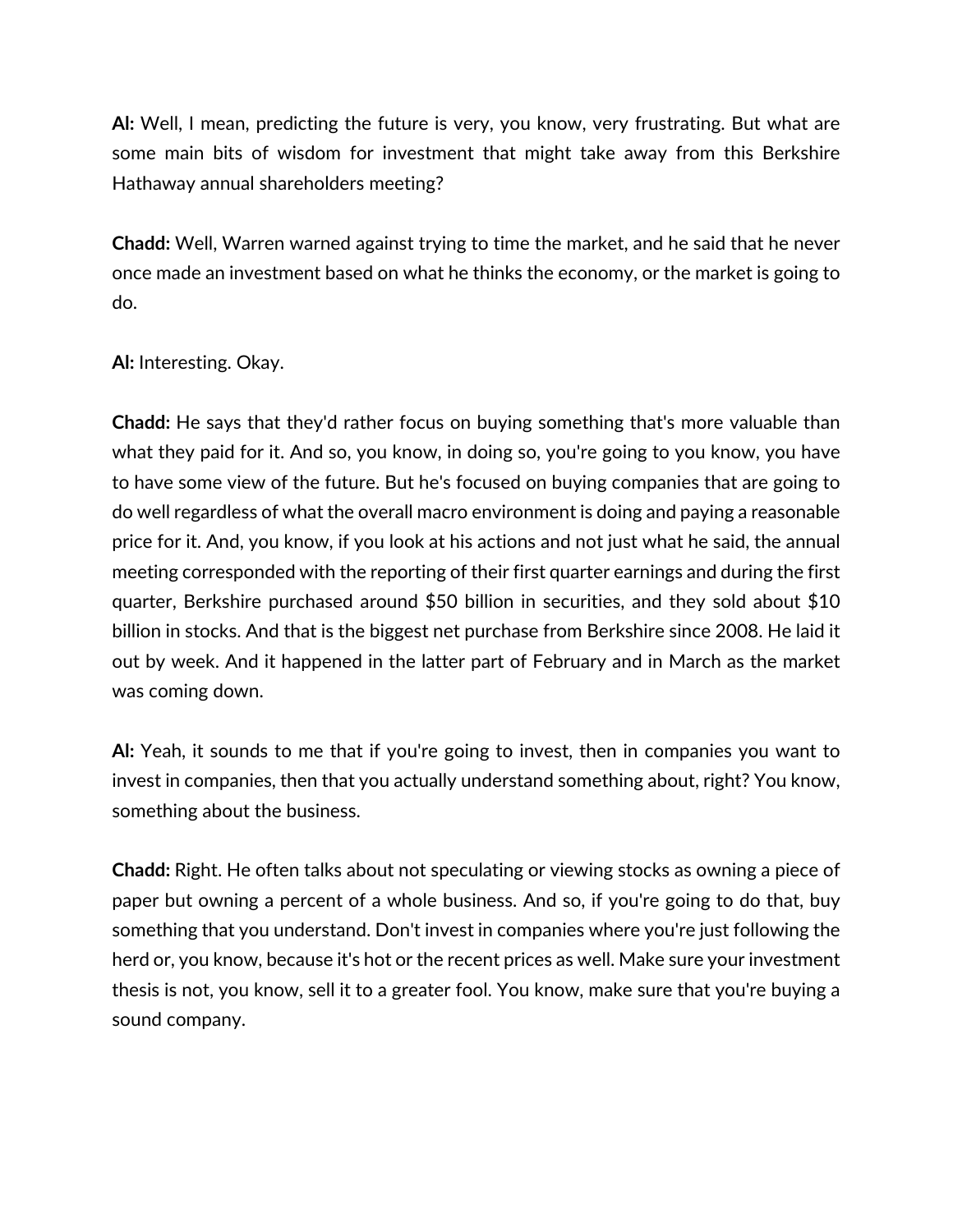**Al:** Yeah. Yeah. Time and again, you and others from the Ave Maria Funds have stressed, you know, take a long-term approach to the markets. I assume that's the message there. Berkshire Hathaway too.

**Chadd:** Warren has often said, if you won't own something for ten years, don't own it for ten minutes. And, you know, that's the approach that we take when we're buying companies. You know, we're looking at what the company can do over at least five years, 5 to 10 years, and we buy those investments with that in mind, you know, we ideally like to hold them for five years. I feel the ideal holding time is forever, as long as the company continues to grow and create value for shareholders. But, you know, five years would be good.

**Al:** Yeah. Yeah. Tell us tell us about, often times I give short shrift to, you know, actually describing what you do with the Ave Maria Funds. And I think given where we are in the economy, listeners need to be reminded of the kind of wisdom that you apply. So, tell us a little bit about well, take the one that you've got the Ave Maria Focused Fund. When did that begin?

**Chadd:** The Ave Maria Focused Fund launched in May of 2020. So, it's a relatively a young fund. It is a fund that's, you know, very similar to how Warren manages his portfolio, Berkshire, in the sense that, you know, Warren doesn't own a high number of securities. He owns a handful of securities. And that allows him to spend time to diligence and learn and know his holdings well. So, for the Focused we have around 20 holdings. It is legally a non-diversified fund. Most mutual funds are diversified hold 30, 35, 50 even more securities. In the Focused fund we own very little, but we own them in large size. You take a big swing at a good idea. Very similar to how Warren manages the Berkshire Hathaway portfolio.

**Al:** Well, again it's recent, launched in May of 2020. How's performance been so far?

**Chadd:** It's been good. It's been good. Last year we were up 27% and we're in the top 15% of Morningstar's comparable funds. This year, just as the general market is going, it's been a little tough with stock prices coming down. But that said, I look at the performance of my holdings and I'm happy, excited and in some circumstances pretty giddy. I mean, right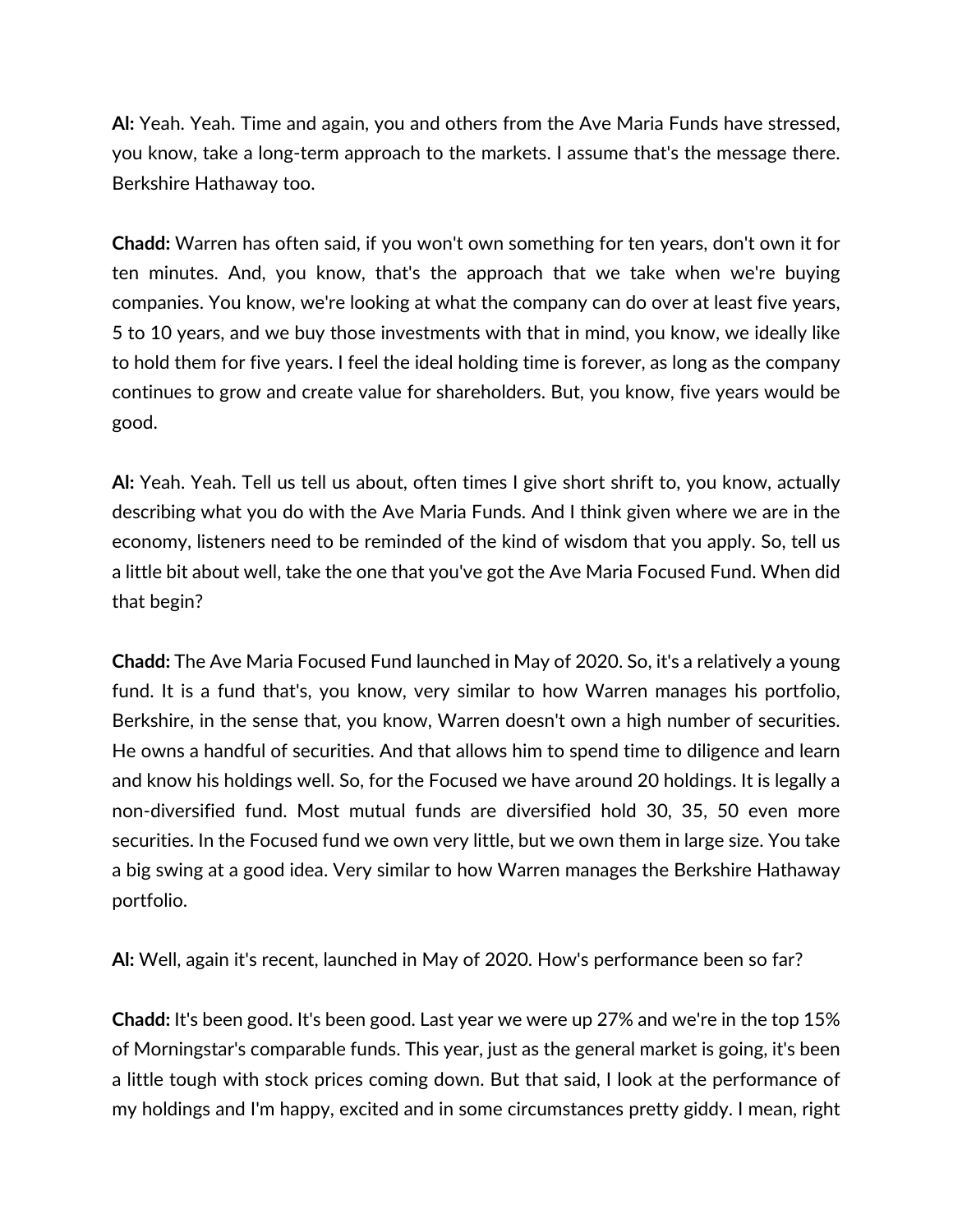now we're in a period when companies are reporting their first quarter earnings. And the results have thus far have been great for the holdings of the Focused Fund. Now that said, it's on the, you know, we're on the earlier, earlier part of the earnings season for the holdings. But if I look at the largest position in the fund, which comprises about 15% of the fund, I think we've talked about it in the past that the online travel agency based in Europe, you know, that company came to the U.S. to talk to investors in March and gave us a little preview of their earnings. They said that in February their bookings were up 31% over the pre-COVID bookings. And in March, which is after the invasion of Ukraine, through March 10th, which is the date they came to the U.S., their bookings were up 39%, which is pre-COVID levels. And if you're a good financial detective, like we try to be, you'll find other ways to get evidence. And we found a place that reports the coffee sales of Heathrow Airport and coffee sales at Heathrow Airport are above pre-COVID level coffee sales. So, I think that's gives us a good picture of how our travel agency is going to report when it does in late May.

**Al:** Yeah, yeah. Well, very good. Very good. You know, were there some kind of noneconomic life lessons that were taught at the Berkshire Hathaway gathering?

**Chadd:** No, they always have plenty of good life lessons. And we can go into some of their all-time greats. But with respect to this one, they did talk a bit about inflation. And that is you know, that's economic. But the tack that chose was interesting. They said that the best way to deal with inflation is to be exceptionally good at whatever you do because, you know, if you're a good dancer, I think that was their point, if you're a good ballet dancer, then you can charge more for people to watch again. And I think that was an interesting way, you know, in the in the past, they've talked specifically about, you know, owning certain types of stocks versus commodities, you know, to deal with inflation. But they didn't dive into that this time. They dove into some of the rampant speculation that we've seen in the financial markets in the last couple of years. They didn't mention it by names, but I think they're talking about the meme stocks and maybe some of the software as a service stocks whose valuations get ridiculously stretched and they, you know, the lambasted people for speculating too much on short term price movements as opposed to investing for the long term.

**Al:** Yeah. Chad, tell people how they can get a hold of you there at Ave Maria Funds.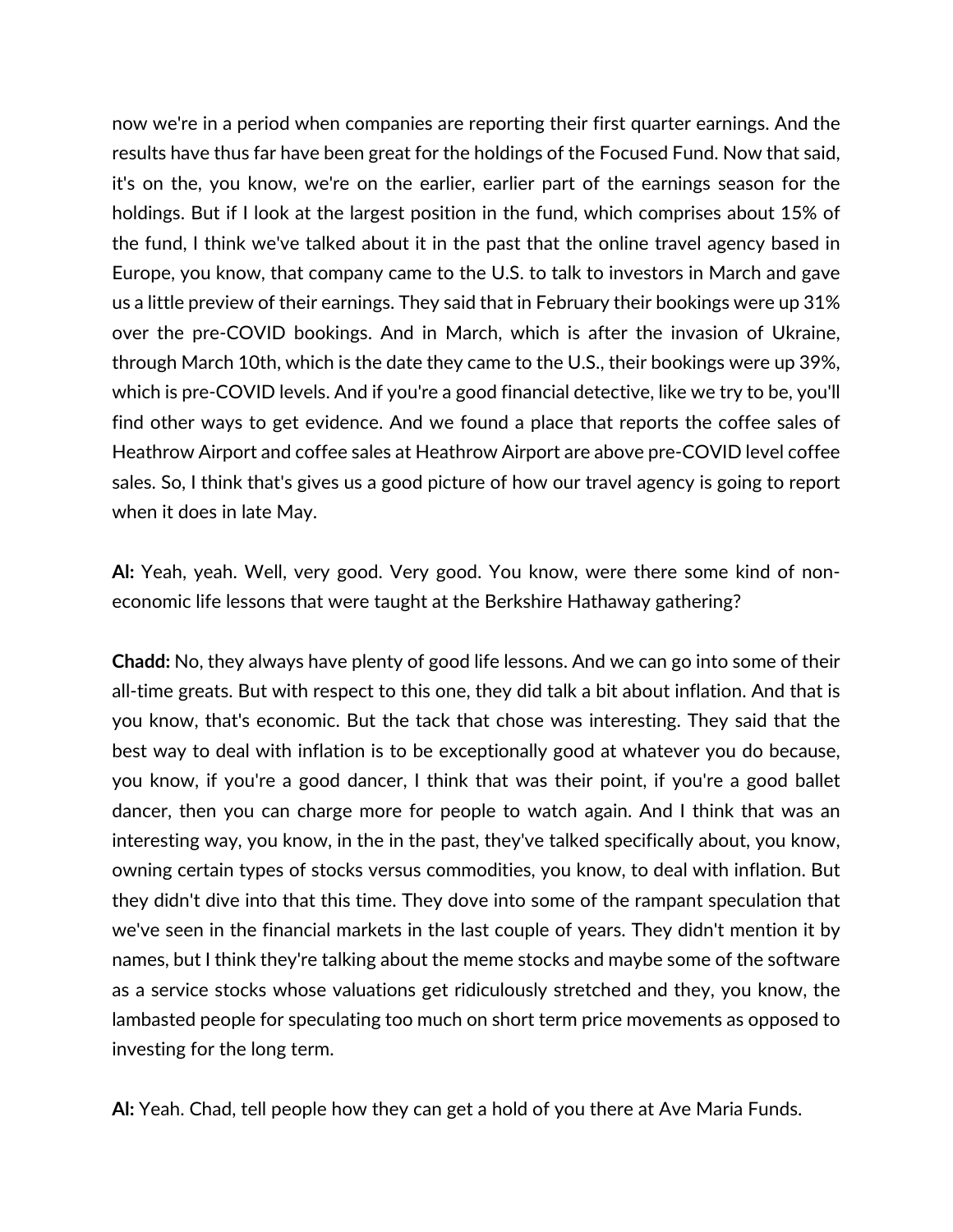**Chadd:** You can reach us online at www.avemariafunds.com or give us a call at 866-AVE-MARIA.

**Al Cresta:** Yeah. Good talking with you, Chadd. Thanks.

**Chadd:** Have a good day.

**Al:** Chadd Garcia, the Ave Maria Mutual Funds. I'm Al Kresta.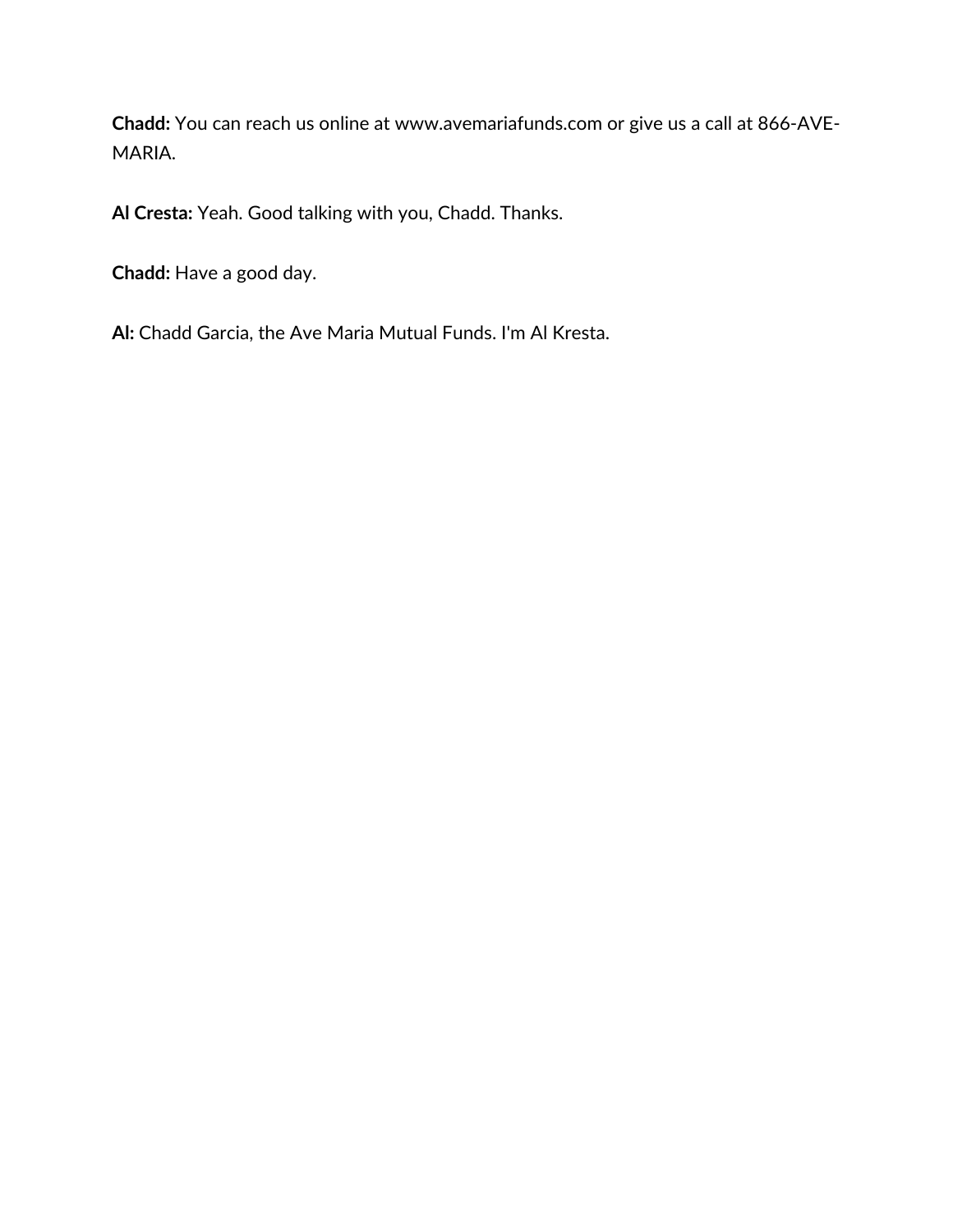## **IMPORTANT INFORMATION FOR INVESTORS**

Total Returns as of 3-31-22

|                                                        | <b>Year to</b> |        | <b>Since</b>            | Gross/Net<br><b>Prospectus</b><br><b>Expense</b> |
|--------------------------------------------------------|----------------|--------|-------------------------|--------------------------------------------------|
|                                                        | Date           | 1 Yr.  | Inception <sup>^*</sup> | Ratio <sup>1</sup>                               |
| Ave Maria Focused Fund                                 | $-14.14%$      | -5.05% | 17.88%                  | 1.30%/1.26%                                      |
| S&P 500 <sup>®</sup> Index                             | $-4.60\%$      | 15.65% | 29.84%                  |                                                  |
| S&P MidCap 400 <sup>®</sup> Growth Index -9.04% -0.36% |                |        | 27.65%                  |                                                  |

^ Annualized \* Since Inception date is 5-1-2020

<sup>1</sup>The adviser has contractually agreed to limit the ordinary operating expenses (excluding Acquired Fund Fees and Expenses, interest, taxes, brokerage costs and extraordinary expenses) of the Ave Maria Focused Fund to an amount not exceeding 1.25% of the Fund's average daily net assets until at least May 1, 2023.

*Performance data quoted represents past performance, which is no guarantee of future results. Investment return and principal value are historical and may fluctuate so that redemption value may be worth more or less than the original cost. Current performance may be lower or higher than what is quoted.* Performance data reflects certain fee waivers and reimbursements. Without such waivers, performance would have been lower. *Call 1-866- AVE-MARIA or visit www.avemariafunds.com for the most current month-end performance.*

Berkshire Hathaway, Inc. is not held in either the Ave Maria Focused Fund or the Ave Maria Growth Fund.

**Morningstar Percentile Rankings is the fund's total-return percentile rank relative to all funds that have the same Morningstar Category. The highest (or most favorable) percentile rank is 1 and the lowest (or least favorable) percentile rank is 100. The topperforming fund in a category will always receive a rank of 1. In the Morningstar Large Growth Fund Category, the Fund had the following percentile ranking as of 12/31/21: 1 year (161st out of 1,230 funds) and as of 3/31/22: 1 year (749th out of 1,233 funds).**